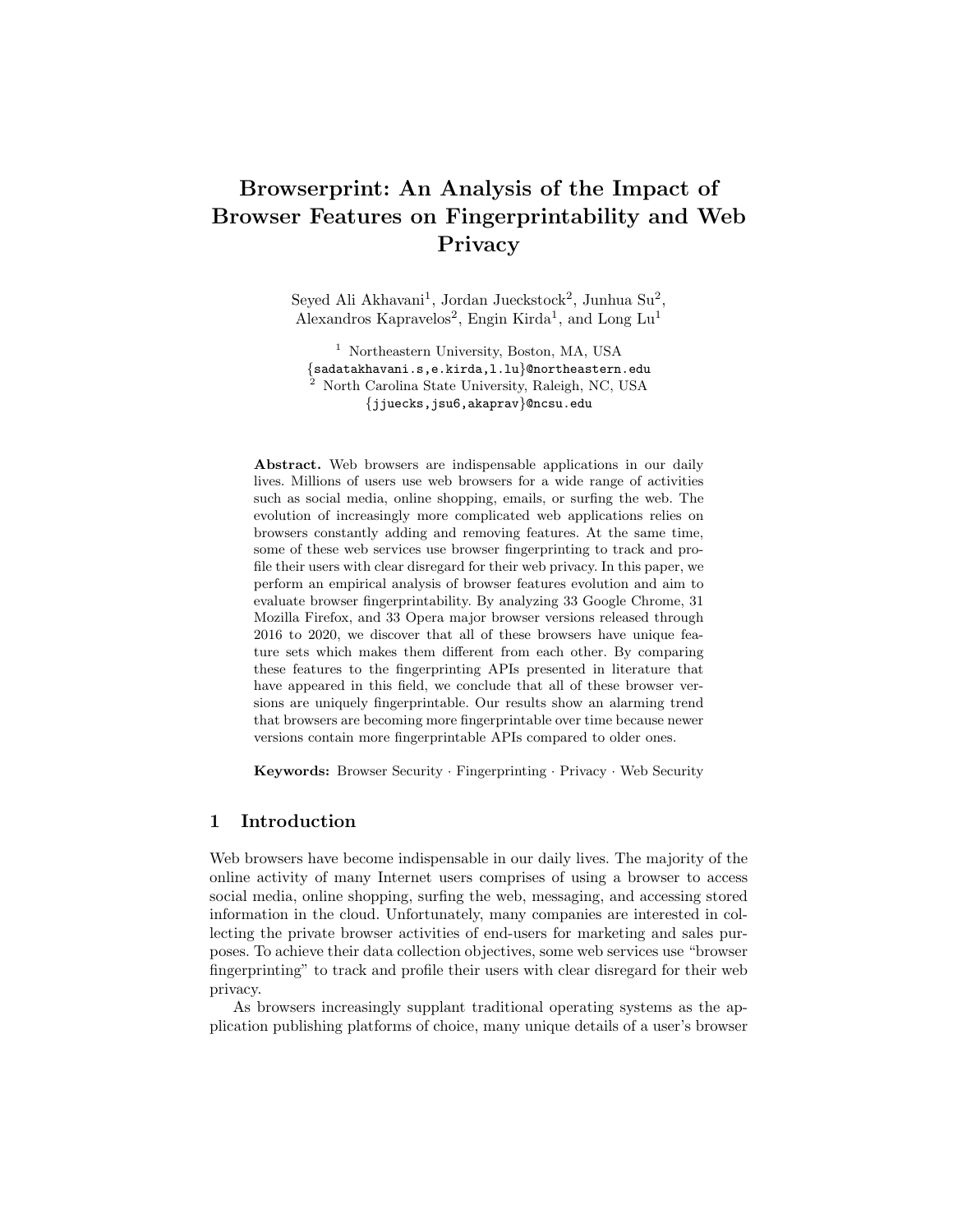such as its hardware, operating system, browser configuration and preferences can be exposed through the browser. An attacker who collects and sums these outputs can create a unique "fingerprint" for tracking and identification purposes. In addition, browsers have also been increasing in complexity as more and more new features are being integrated into them, raising concerns that the attack surface offered by this software "bloating" (i.e., the increase in the number of components and code not needed by every user) is contributing to making browsers more difficult to secure against attacks.

Browser fingerprinting has been determined to be an important problem by previous research (e.g., [\[23,](#page-15-0)[4](#page-14-0)[,20,](#page-15-1)[7\]](#page-14-1)) as well as browser vendors themselves (e.g., [\[8,](#page-14-2)[28,](#page-15-2)[22\]](#page-15-3)). To date, however, no studies have looked at popular browsers historically and have attempted to determine how their fingerprintability has evolved over the years. Past work has demonstrated that the ability to simply fingerprint a browser's precise version without relying on possibly spoofed User-Agent strings can be useful to attackers [\[26\]](#page-15-4). In the further light of web privacy research showing the potential and/or real-world exploitation of novel APIs for fingerprinting [\[24,](#page-15-5)[6](#page-14-3)[,15\]](#page-15-6), we consider the raw volume of implemented APIs to be a rough but useful proxy estimate of a browser's potential fingerprintability.

In this paper, we perform an empirical analysis of a large number of browser features that have been integrated or phased out of the popular Mozilla Firefox, the Google Chrome, and the Opera browsers between the years 2016 and 2020. We consider browser features to be all functionality that is available to attackers directly through JavaScript, since these are the root problem of most web attacks. Our aim is to answer a number of research questions about the fingerprintability and security of these browsers over this time period. We propose a new metric for quantifying the fingerprintability of browser versions that rely on the number of browser features that are associated with fingerprinting. This metric is based on previous research and current fingerprinting techniques discovered in the wild (see Section [3.2](#page-4-0) for more details). By analyzing 33 Google Chrome, 31 Mozilla Firefox, and 33 Opera major browser versions, our results suggest that these popular browsers have unique feature sets that make them significantly different from each other. Hence, by comparing these features to the fingerprinting APIs presented in literature, we conclude that all of these browser versions are uniquely fingerprintable. Our results suggest the alarming trend that browsers are becoming more fingerprintable over time as newer versions of popular browsers have more fingerprintable APIs embedded in them. This paper makes the following key contributions:

- We show that all major Mozilla Firefox, Google Chrome, and Opera browser versions between 2016 until 2020 are uniquely fingerprintable based exclusively on the presence or absence of browser features.
- We analyze Mozilla Firefox, Google Chrome, and Opera and report major differences between feature introduction and removal trends. While Firefox tends to keep a steady number of features in the browser (i.e., introducing new features while removing older ones), Chrome, in contrast, is growing and more features are kept as the browser evolves. Opera, similar to Chrome,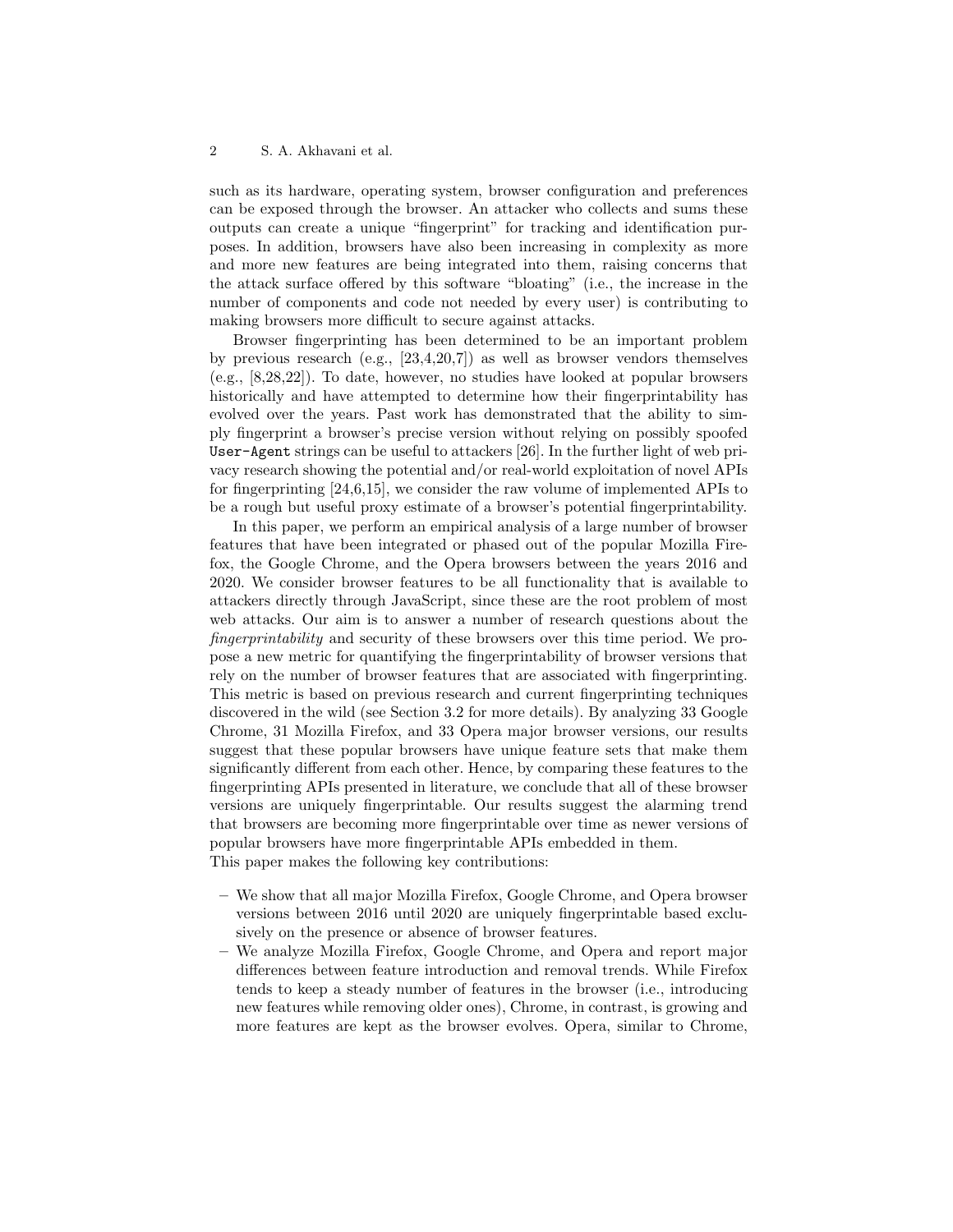seems to be adding lots of features and not interested in removing the older ones.

- We show that although Google Chrome and Opera are both based upon Chromium and share the same codebase, there are still differences in their feature introduction and removal patterns. But this shared codebase makes them very similar in our fingerprintability analysis.
- We provide all the source code and datasets that we have collected in our experiments to the community.[3](#page-2-0)

# 2 Research Questions

In this paper, by performing an automated analysis, we attempt to answer the following research questions:

- 1. Are major versions of Firefox, Chrome, and Opera browsers fingerprintable? Our results suggest that the feature set for each browser version is unique. There exist multiple APIs in every browser version that we have analyzed that can be used for fingerprinting. By extracting all the features supported by a browser and exposed via API calls, we can uniquely identify each browser version.
- 2. Are Firefox, Chrome, and Opera becoming more fingerprintable over time? One of the major conclusions of our study is that the number of APIs one can use in the newer versions of Chrome, Opera, and Firefox is larger than the older versions. Hence, newer browser versions are even more fingerprintable than previous versions, and our findings suggest that this trend is likely to continue. As a result, privacy might be an even more significant concern in the future for browser users.
- 3. What "lifespan profiles" can we cluster browser features into? Are there any"permanently removed" features? If so, how does their life cycle look like? Our results suggest that we can categorize browser features based on their lifespan into three main categories (i.e., persistent features, non persistent features, and recurring features). We observe that most of the features are added permanently, and are not removed over time – indicating that browsers are indeed becoming more "bloated" as they evolve.
- 4. With respect to browser bloating, how does Firefox compare to Chrome and Opera? In our study, we were able to map the number of unique features for major versions of Firefox, Chrome, and Opera. The results suggest that Chrome and Opera are introducing more features over time than Firefox, but that all of these browser vendors have shown a significant increase in the total number of features they support per version since 2016. Compared to Firefox, Chrome and Opera tend to introduce more new features and keep them around longer.
- 5. Could the incognito mode in Chrome and the private window mode in Firefox and Opera reduce the possibility of being fingerprinted by websites? Our

<span id="page-2-0"></span> $^3$  <https://github.com/sa-akhavani/browserprint>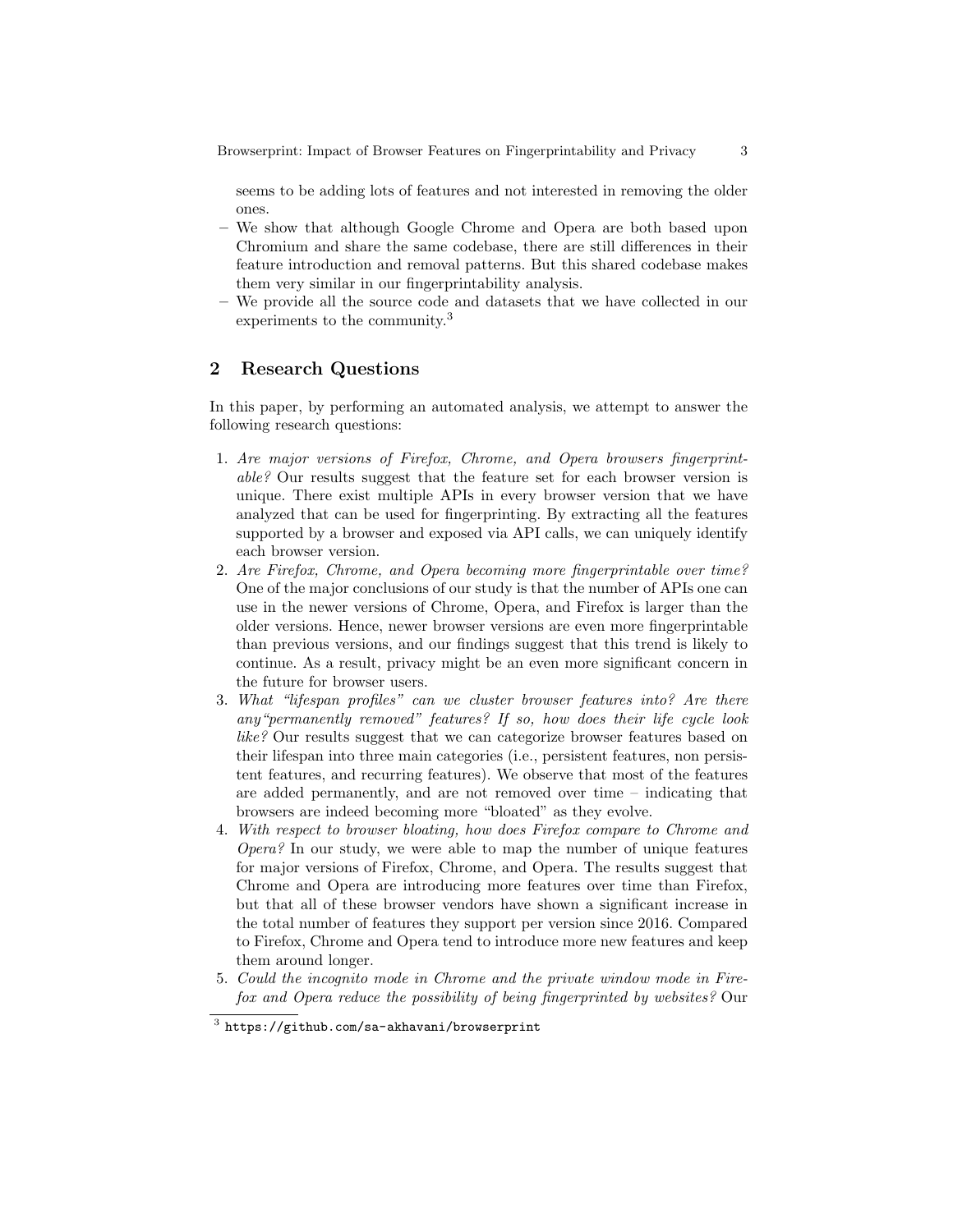analysis suggests that the incognito and private window modes have negligible impact on reducing fingerprinting. That is, almost all fingerprinting APIs are accessible in these modes the same way that they are available in non-private mode.

6. Although Opera and Chrome are both Chromium-based and share the same codebase, is there any noticeable difference between these two browsers in case of fingerprintability? In our analysis, we found out that Opera and Chrome have very similar sets of fingerprintable APIs and there is not much difference between these two browsers in case of fingerprintability. But there exist differences in some browser-specific features between these two browsers. Additionally, Opera and Chrome follow almost the same pattern in feature adding and removal as a result of their shared codebase. These browsers tend to keep a majority of their features untouched.

# <span id="page-3-0"></span>3 Methodology

To be able to determine how fingerprintable a browser is, we need to determine the features it supports when a webpage is visited by a user. Similarly, we need to understand which features are supported by a specific version because attackers typically target such features in attacks (e.g., a bug in the video access functionality might be exploited). Hence, to answer the research questions we pose in this study, we need to be able to figure out exactly what features are supported by each browser version under analysis. In this section, we describe the methodology we followed in this work, and explain how we created the datasets we used in our analyses.

## 3.1 Feature Gathering

In order to collect browser feature sets from Firefox, Opera, and Chrome, we crafted a special JavaScript-instrumented webpage that analyzes the visiting browser. We use the term feature to describe JavaScript objects, methods, and property values built into the global namespace of the browser's JavaScript implementation (i.e., the window object). Clearly, this definition is JavaScriptcentric. However, it is unambiguous and naturally scalable, as we can automate the collection of features from many different browser implementations using standard scripting and crawling techniques. When our instrumented page is loaded by the browser, our JavaScript is executed. This code probes and iterates through the features supported by the browser. This is done by using JavaScript to traverse the tree of non-cyclic JavaScript object references accessible from a pristine (i.e., unmodified by polyfills or other prototype-chain modifications) window object, and collecting the full feature names encountered during the traversal. Each feature name comprises the sequence of property names leading from the global object to a given built-in JavaScript value. The traversal code is careful to not modify this object (which doubles as the global variable namespace) in any way, to avoid contaminating the resulting set of feature names.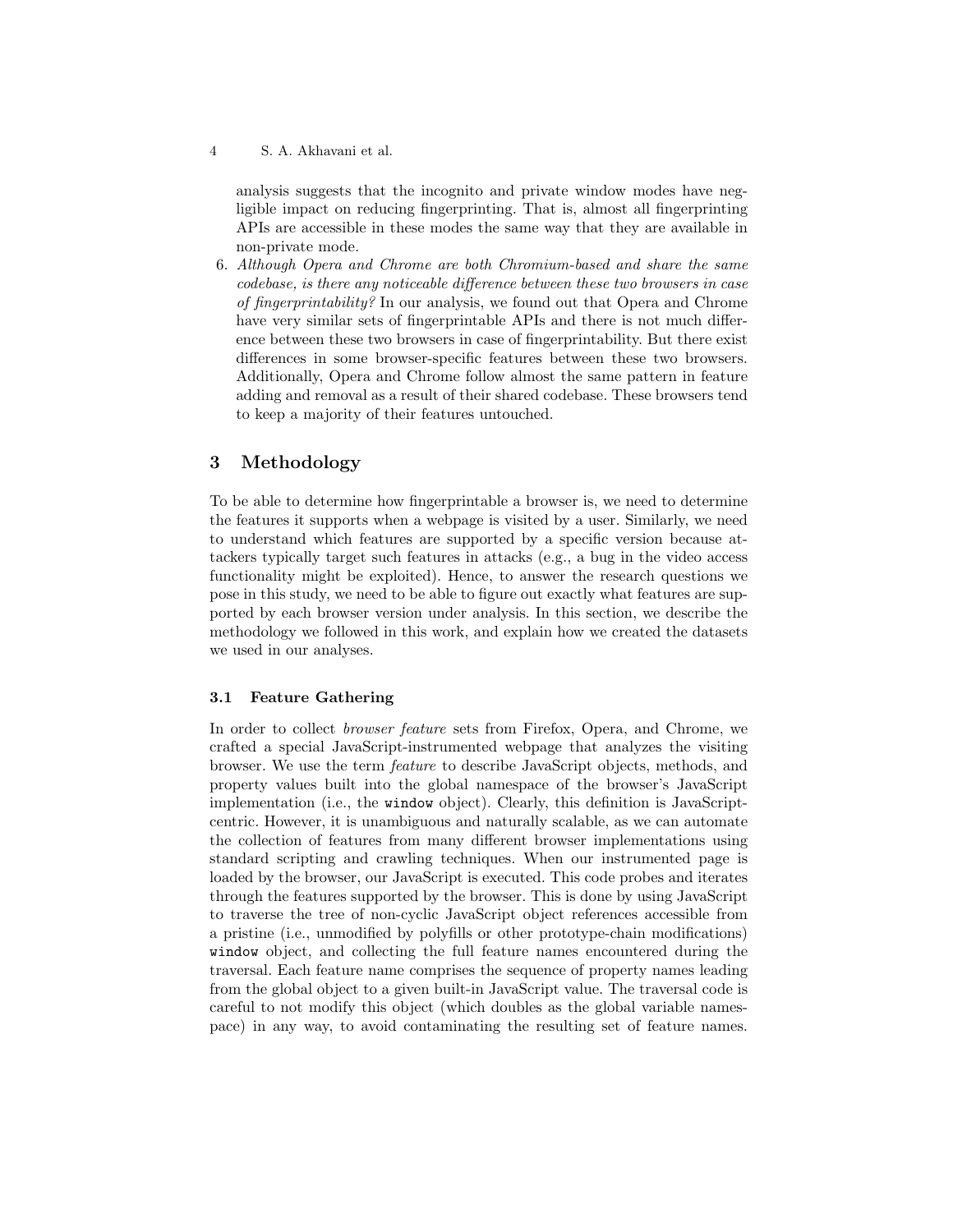Captured feature sets are then stored in a database, tagged with identifying metadata such as the browser's User-Agent string.

We use the terms *browser features*, as defined in this section, and *JavaScript* APIs interchangeably in our work.

#### <span id="page-4-0"></span>3.2 Browser Fingerprinting APIs

We conduct an in-depth analysis in order to determine which browser features are associated with fingerprinting. Our analysis generates a list of suspicious APIs that we use in our measurements in Section [4](#page-6-0) to quantify fingerprintability: the ratio of browser features that are associated with fingerprinting techniques in a browser version. We describe in the following how we determine which browser features are related to browser fingerprinting.

Our list of suspicious browser fingerprinting APIs contains a total of 313 JavaScript APIs. These APIs are considered suspicious because the purpose of using these API depends on the intent of the programmer who writes the code. We call this list *suspicious fingerprinting APIs* in this paper. In Panopticlick's research [\[4\]](#page-14-0), browser fingerprinting is achieved through a combination of APIs that seem innocent, such as Navigator.plugins, Navigator.userAgent, and Screen.colorDepth. These APIs provide functionality that matches their original objectives. However, they can be abused by creating a unique fingerprint of the client's browser due to exposing information that narrows down the diversity of visited users. We use two methods to assemble the list of fingerprinting APIs: literature review and experimental analysis.

Literature Review The foundation of the API list is composed of four core fingerprinting papers, Panopticlick [\[4\]](#page-14-0), AmIUnique [\[1\]](#page-14-4), Hiding in the Crowd [\[18\]](#page-15-7), and FPDetective [\[7\]](#page-14-1). This analysis results in approximately 10% of the list of suspicious fingerprinting APIs. Some of the APIs are directly mentioned in these papers and the others are chosen to match standard APIs<sup>[4](#page-4-1)</sup> with the same functionality. The concepts of Canvas, WebGL, and Font fingerprinting are introduced along with these APIs. These concepts lead to the next turn of investigation of papers which are Cookieless Monster [\[23\]](#page-15-0) and Pixel Perfect [\[20\]](#page-15-1). This investigation does not bring more APIs but a direction to experimental analysis.

Experimental Analysis The experimental analysis consists of two stages, collecting APIs by crawling websites and extracting suspicious APIs from the crawling data. In terms of data collection, the workflow is the same as the one in VisibleV8 [\[19\]](#page-15-8). A customized crawler was driven to visit all websites in the Easylist [\[2\]](#page-14-5) domain file that contains 13,241 domains. Then, the raw logs generated by VisibleV8 were gathered and the VisibleV8 post-processor was applied to process the raw data. After removing duplicate and non-standard APIs, the API usage of 8,682 domains with 56,828 origins was collected. Non-standard

<span id="page-4-1"></span><sup>4</sup> <https://developer.mozilla.org/en-US/docs/Web/API>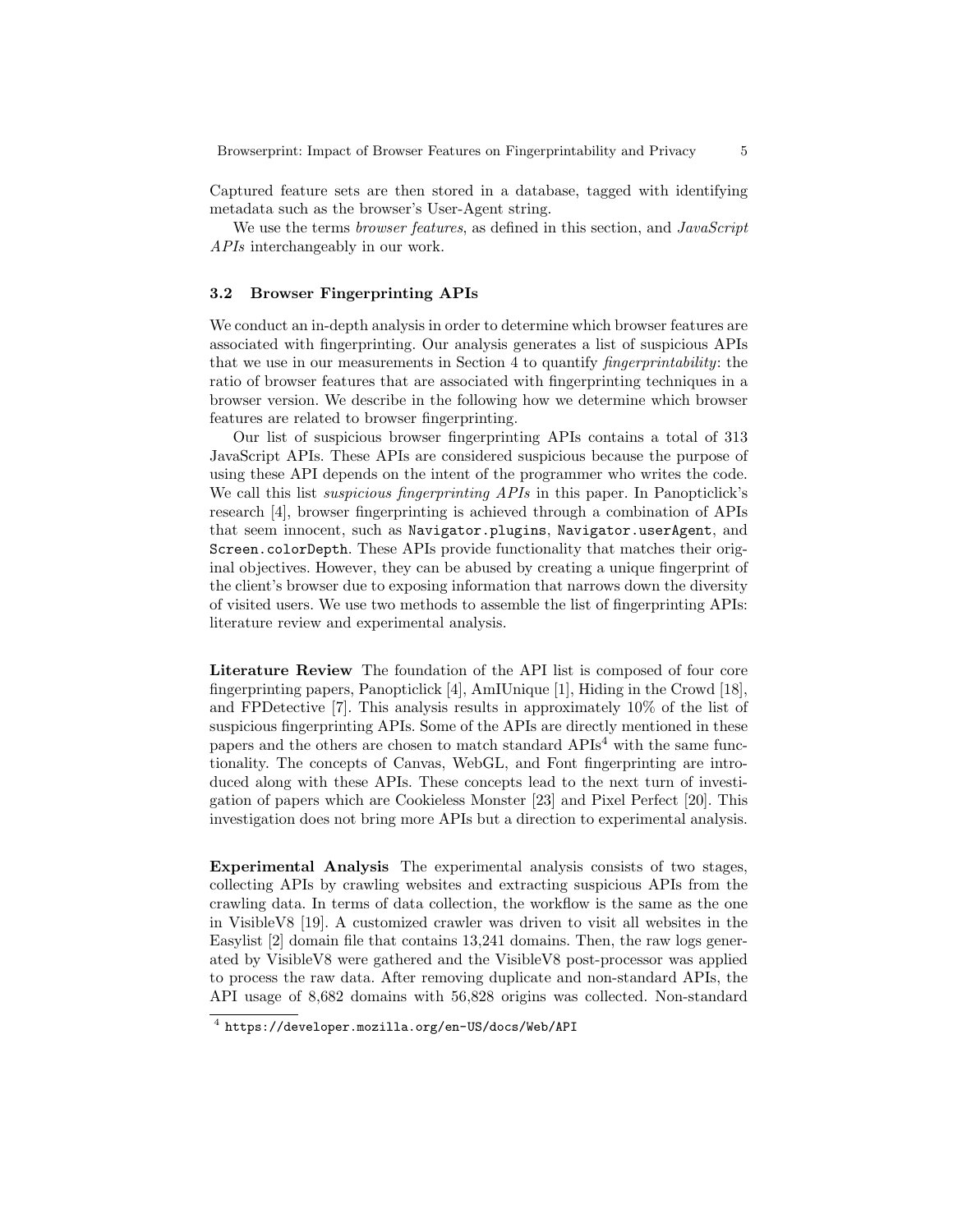APIs indicate ones that are not listed in the WebIDL [\[5\]](#page-14-6) data package. In other words, VisibleV8 and its post-processor were adopted to aggregate and summarize standard JS API usage of the target domains.

While collecting APIs from the wild, the API suspicious list was extended through crawling on <panopticlick.eff.org>, <amiunique.org>, and <browserleaks.com> websites. These websites are explicitly marked as browser fingerprinting websites. Therefore, augmenting suspicious fingerprinting APIs among these websites is more efficient than a random walk on the enormous JS API pool.

The next step is to perform a manual analysis to check every API utilized by these three websites. First, we search for information and usage of an API on Mozilla's MDN Web Docs [\[21\]](#page-15-9). Then, we determine whether an API fingerprints users based on the information the API conveys. That is to say, an API is classified as a suspicious fingerprinting API if it can provide the information to filter certain users out. For example, there are two users with distinct user agents. By calling Navigator.userAgent, the programmer should be able to distinguish between these two users. Navigator.userAgent can be recognized as a fingerprinting API in this case. The majority of suspicious fingerprinting APIs come from manual analysis and the idea of categorizing fingerprinting APIs is incited by the <browserleaks.com> website.

The last step is to manually search for more fingerprinting APIs with the keyword. Namely, in Canvas fingerprinting, most APIs include the "Canvas" or "CanvasRendering". A program was created to filtrate APIs that contain "Canvas" or "CanvasRendering" among APIs of 8k crawled domains. The same pattern also applies to BatteryManager, WebGLRenderingContext, and Speech-Synthesis. Meanwhile, the fingerprint2.js [\[16\]](#page-15-10) was reviewed to supplement the suspicious fingerprinting API list.

There are limitations to the methods we used for constructing a suspicious fingerprinting API list. First and foremost, this list only provides a partial view of full fingerprinting APIs. To the best of our knowledge, there is no complete table of fingerprinting APIs and more research is needed in this direction. The second limitation is during the manual analysis. There could be misconceptions between the API usage provided by the Mozilla API page and the way programmers exploit them. Lastly, part of JS APIs is filtered out by the VisibleV8 postprocessor. This can be improved by using a larger set of WebIDL data or precisely use the aggregated raw APIs.

As a service to the community, we have made our list of fingerprinting APIs publicly available.

#### 3.3 Browser Testing Platform

In this work, we target Google Chrome, Mozilla Firefox, and Opera browsers as they are well-known, popular browsers that have millions of users. Firefox possesses a distinct codebase unlike Chrome and Opera which are both based on Chromium. We gathered a copy of every major Firefox, Chrome, and Opera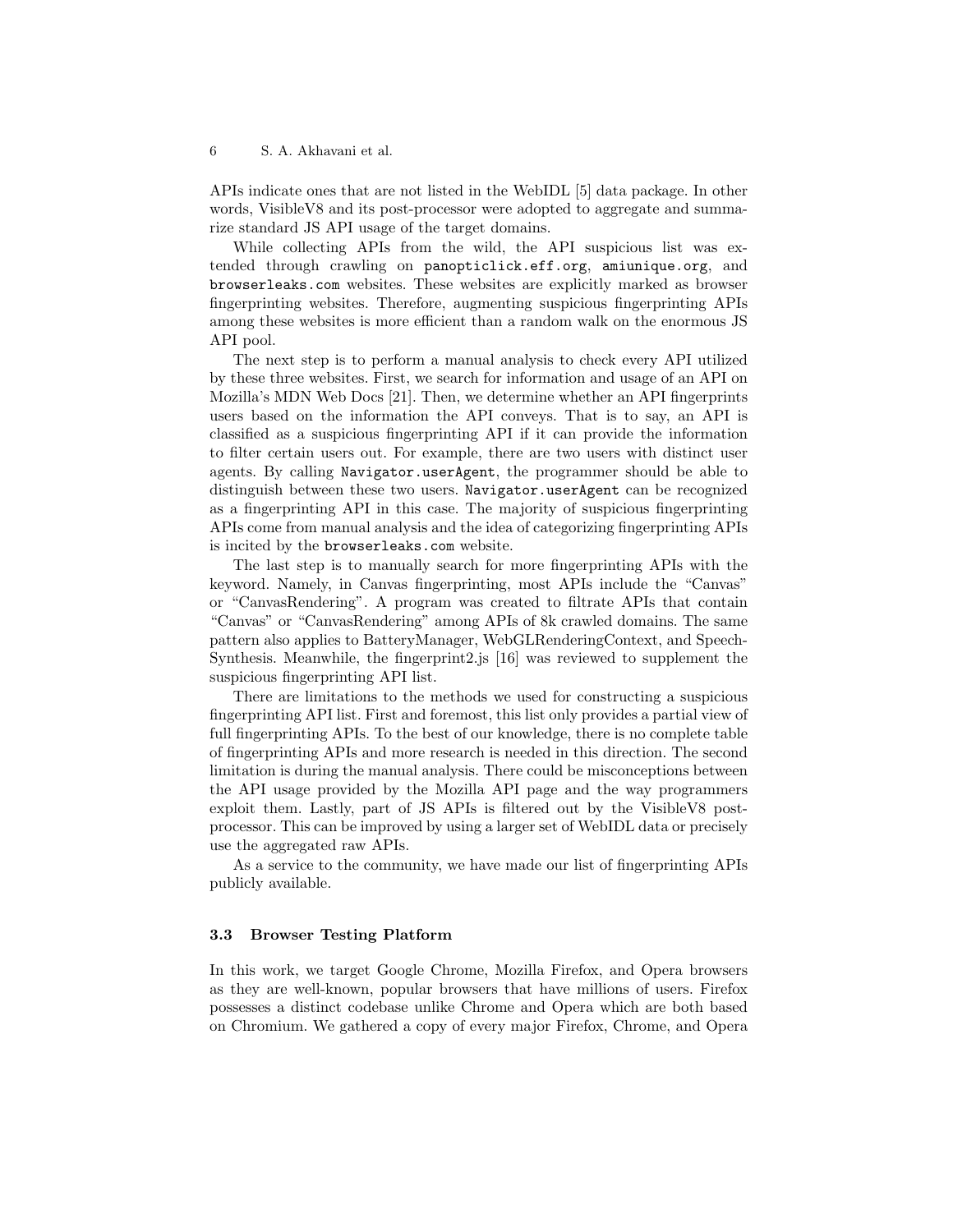version that was released during the March 2016 to April 2020 timeframe, i.e., Chrome versions 49–81, Firefox versions 45–75, and Opera versions 36–68.

To individually connect each browser version to our instrumented feature gathering web application, we mainly used the BrowserStack web service [\[10\]](#page-14-7). BrowserStack is a cloud-based web and mobile testing platform that enables developers to test their websites and mobile applications across on a wide range of browsers, operating systems, and real mobile devices. If a specific browser version or configuration was not available on BrowserStack, we developed and used automation scripts to instrument and run the browser instances on a desktop computer running Windows 10.

## <span id="page-6-0"></span>4 Analysis

In this section, we describe the analysis we performed on the datasets that we collected, and the insights that we distilled from the analysis. We leverage the browser features dataset and the suspicious fingerprinting APIs dataset in our analysis.

#### 4.1 Analysis of the Browser Features

The first analysis we performed on the dataset we collected was to understand how browser features have evolved over time. As we describe in Section [3,](#page-3-0) we consider browser features all functionality exposed to JavaScript as objects, methods, and property values. This definition of browser features reflects on 1) how attackers craft web attacks (i.e., creating a unique fingerprint using such features, or exploiting vulnerabilities) and 2) a measurable metric across browser versions. Understanding and gaining insights into how browsers are dealing with new as well as older features is important to be able to distill conclusions about how secure and fingerprintable browsers are becoming as they evolve. Hence, our analysis looked at specific browser features that were introduced, what the typical lifespan of features looks like.

After extracting feature information for all of the browsers under analysis, we automatically parsed the generated reports and analyzed them to see if the features in these browsers fall into specific categories. Our analysis suggested that the features in Firefox, Opera, and Chrome can be categorized into three main categories:

- Persistent Features: These are features that are added to a specific version, and that continue to exist in every version that is released after the feature was introduced. We consider a feature to be "persistent" if it appears in at least two distinct browser versions.
- Non-Persistent Features: These are features that existed in older versions of the browser, but were removed, and never appeared in newer versions of the browser again. We consider a feature to be "non-persistent" if it is absent in at least two distinct versions of the browser versions under analysis.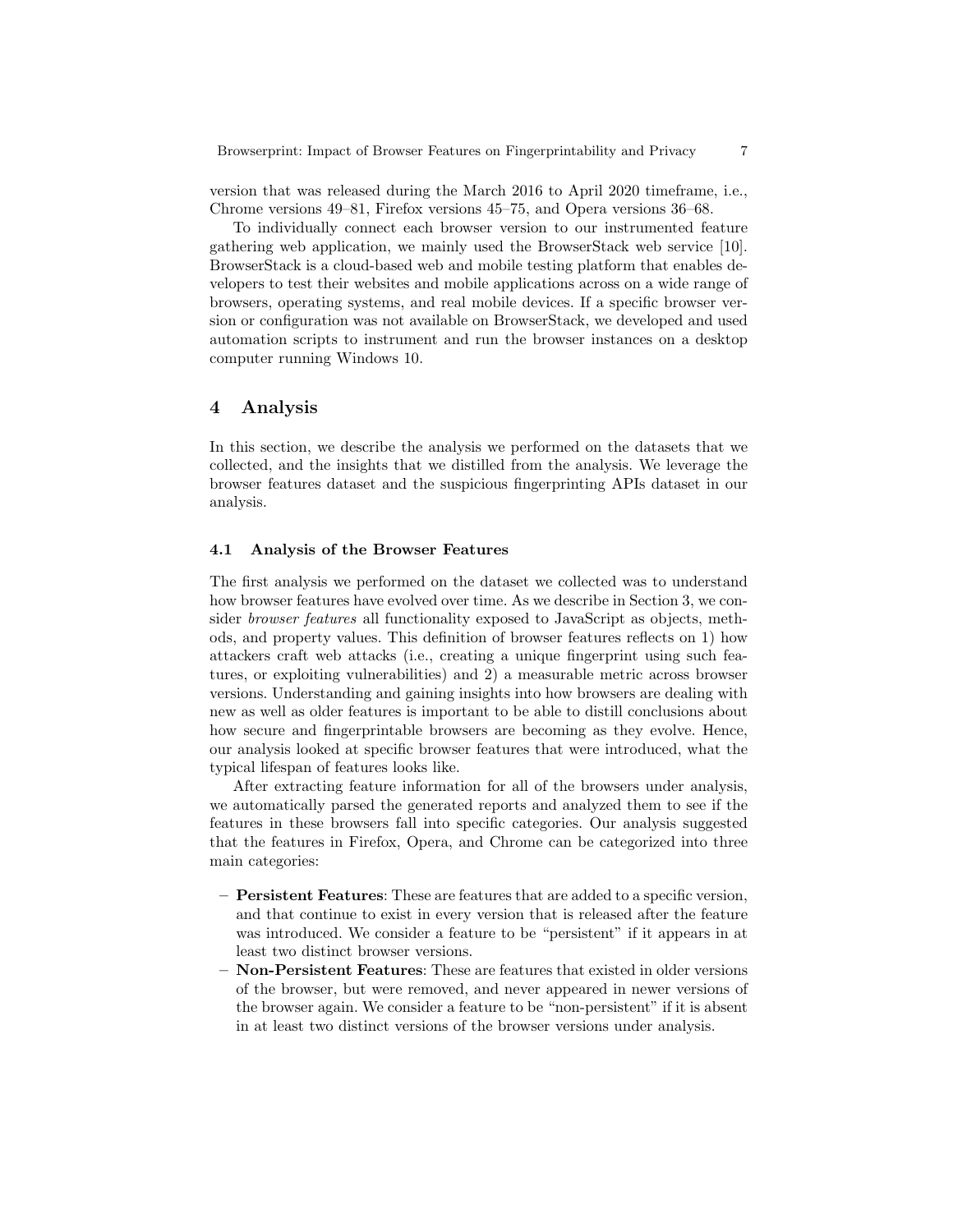- 8 S. A. Akhavani et al.
- Recurring Features: These are features that are added and removed from the browser from time to time. That is, they are introduced, they are removed, and they might appear again at some point. Such features are typically being tested by the vendors, and it is not clear if they will become persistent, or non-persistent.

Our analysis suggests that Chrome possesses 9,718 persistent, 711 nonpersistent, and 3,161 recurring features that it supports. Similarly, Opera contains 9,674 persistent, 711 permanently removed, and 3,219 recurring features. On the other hand, Firefox supports 6,274 persistent, 809 non-persistent, and 115 recurring features. Note that Firefox, overall, supports significantly fewer features than Chrome and Opera. Also, our analysis suggests that Firefox, compared to Chrome and Opera, is keeping fewer features (i.e., they are removing more) over time. Figure [1](#page-7-0) illustrates the feature categories for each browser vendor. It can be seen that Opera and Chrome are having similar patterns since lots of their features are related to Chromium which is their shared codebase. Besides, Chrome and Opera have a greater portion of recurring features compared to Firefox. This means that Chrome and Opera tend to do more experiments on adding and removing specific features through time.



<span id="page-7-0"></span>Fig. 1. Feature category distribution for browsers.

In this work, we also performed an analysis of the common features between Firefox, Chrome, and Opera. Since 2016, the total number of features introduced by these browsers is 15,945. Among all these features, there exist only 4,843 common features among Firefox and Chrome – which is approximately 30% of the total number of features that these vendors support. This number is the same between Firefox and Opera too, with 4,843 common features between them.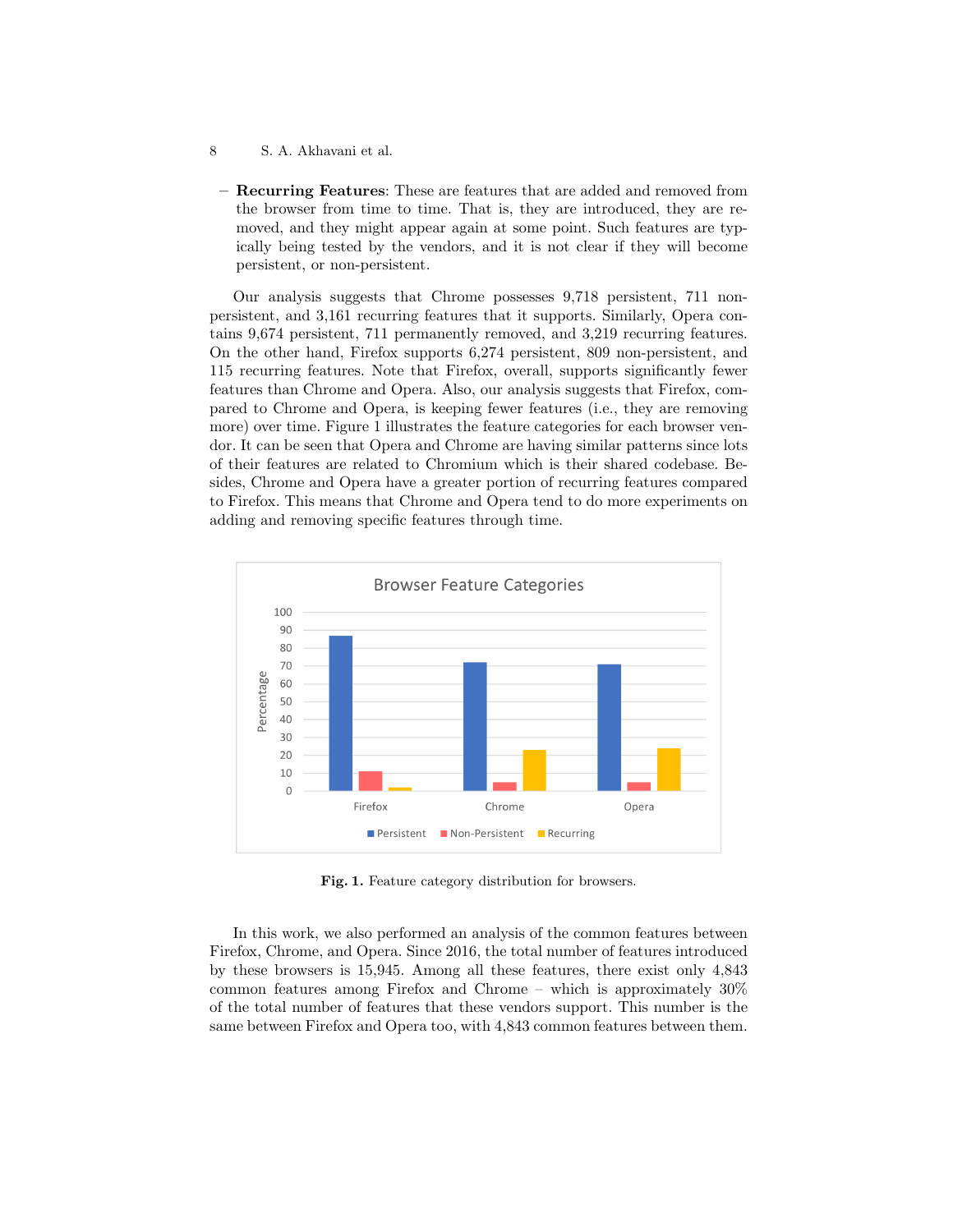On the other hand, Chrome and Opera have a bigger set of common features. There exists 13,558 common features between Opera and Chrome – which is approximately 85% of the total number of features that these vendors support. The impact of this huge common features set on fingerprintability between two browsers are analyzed in the next section.

We can conclude that Firefox does not have a high feature overlap with Chrome and Opera. Note that although these browsers often offer very similar functionality, unsurprisingly, their codebase might be very different from each other. We are aware that Firefox's codebase is very different from Chrome's and Opera's. Hence the API names through which these features are available are also often significantly different. To the contrary, Chrome and Opera share the same codebase. This leads to having a bigger set of common features between these two browsers.

Figures [2](#page-8-0) and [3](#page-9-0) show the feature addition and removal trends for Firefox and Chrome. The data shows that Chrome is adding and removing many more features than Firefox in each version that is released if one looks at the overall numbers of features. However, Firefox seems to be more constant with respect to the number of new features added, and older features removed. Hence, Firefox seems to be more aggressive with respect to removing older features from the browser, "debloating" this way the browser. Chrome and Opera share the same trend, so we omit a separate figure for Opera and leave Figure [3](#page-9-0) as a representative visualization of feature introduction and removal for Chromium-based browsers.



<span id="page-8-0"></span>Fig. 2. Feature introduction and removal in Firefox.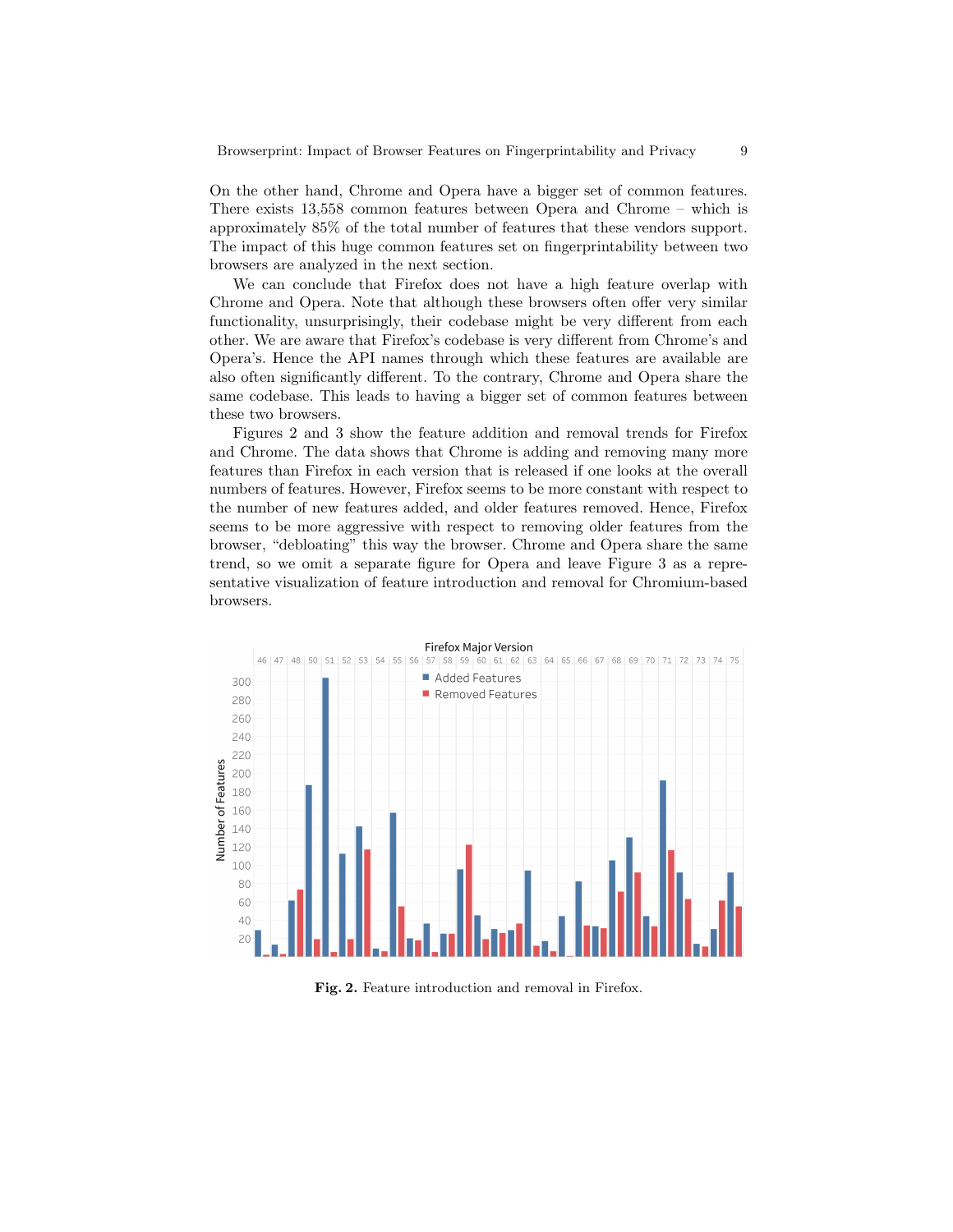

<span id="page-9-0"></span>Fig. 3. Feature introduction and removal in Chrome.

By using the feature datasets we extracted from the Firefox, Opera, and Chrome versions, we compared feature trends for these browsers. The trends are depicted in Figure [4.](#page-10-0) The graph shows that the number of features supported by Firefox seems to be quite steady (i.e., if new features are added, some older ones are typically removed) while the number of features supported by Chrome and Opera is growing over time. Hence, the data suggests that Chrome and Opera are following differing browser feature development philosophies compared to Firefox.

#### 4.2 Browser Fingerprintability

Analyzing fingerprinting API presence in Chrome, Firefox, and Opera Recall that one of the key research questions we asked at the beginning of this paper was if popular browsers such as Firefox, Chrome, and Opera are generally becoming more fingerprintable over time. In particular, we were also interested in answering if every browser version is unique in a fingerprintability sense.

Using the fingerprinting APIs that we collected (and described in Section [3\)](#page-3-0), we aimed to determine how many of these APIs are available and active in specific browser versions. That is, we iterated through all the major Firefox and Chrome browser versions between 2016 and 2020, and tested their fingerprintability.

In Chrome 49 (i.e., the oldest Chrome version in our analysis), there exist 139 APIs from the suspicious fingerprinting APIs list. Which means they could be used for fingerprinting. In Chrome 81 (the newest Chrome version in our analysis), there exist 274 APIs from the suspicious fingerprinting APIs list. In short, the number of APIs that could be used for fingerprinting Chrome versions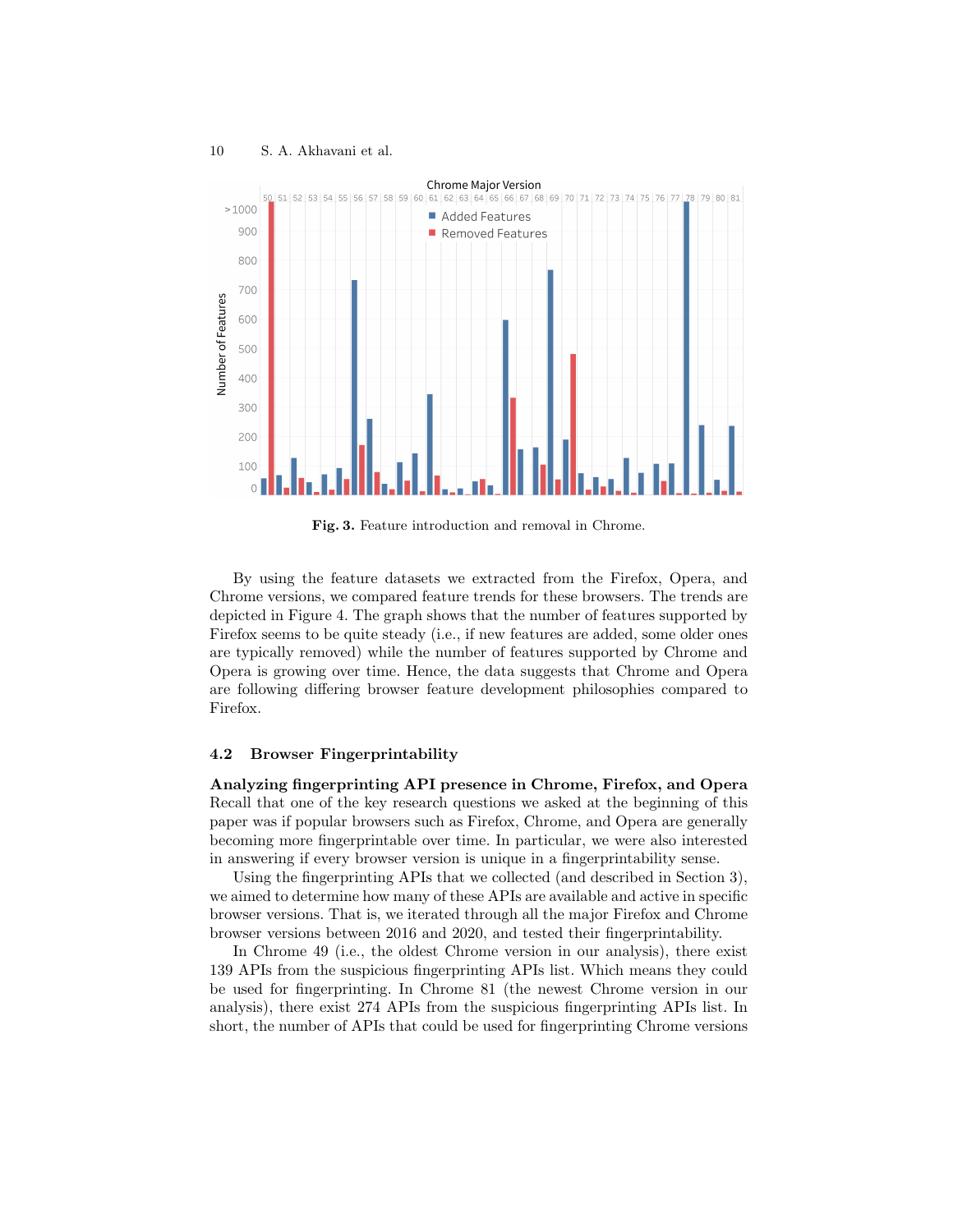

<span id="page-10-0"></span>Fig. 4. Feature trends in Firefox, Opera, and Chrome when compared to each other.

are increasing over time. That is, the data suggest that Chrome is becoming easier to fingerprint as it evolves over time.

Compared to Chrome, Firefox 45 (i.e., the oldest version in our study) has 147 APIs from the suspicious fingerprinting APIs list. In contrast, Firefox 75 (which is the latest Firefox version in our study) has 271 fingerprinting APIs from the suspicious fingerprinting APIs list. Interestingly, though, Firefox 71 has 276 APIs from the suspicious fingerprinting APIs list. Our data analysis suggests that Firefox has become more fingerprintable over time, but that lately, although more features are added to it, its fingerprintability might have started to decline. In fact, Firefox has indeed started to take the fingerprinting problem seriously and has been increasingly taking steps to prevent it (e.g., [\[22\]](#page-15-3)).

In addition, Opera 36 (i.e., the oldest version in our study) contains 139 suspicious fingerprinting APIs. On the other hand, Opera 68 (the latest Opera version in our measurement) is consist of 274 suspicious fingerprinting APIs. The trend is very similar to Google Chrome but there are minor differences at some points which could be seen in Figure [5.](#page-11-0)

Figure [5](#page-11-0) depicts, in detail, the presence of fingerprinting APIs in Chrome, Firefox, and Opera that we measured. Note that in January 2017, there is a significant increase in the number of fingerprinting APIs that each browser supports. More than 100 fingerprinting APIs were added to both browsers. To determine what caused this spike, we investigated and analyzed the release notes of both Firefox 51 [\[17\]](#page-15-11), Chrome 56 [\[13\]](#page-15-12), and Opera 43 which is based on Chromium 56 [\[3\]](#page-14-8).

The release notes indicate that HTML5 was enabled for all users by default in Chrome 56. As of this version, Adobe Flash Player was disabled and only allowed to run with specific user permissions. Chrome also enabled the WebGL 2.0 API that provides a new rendering context, and supports objects for the HTML5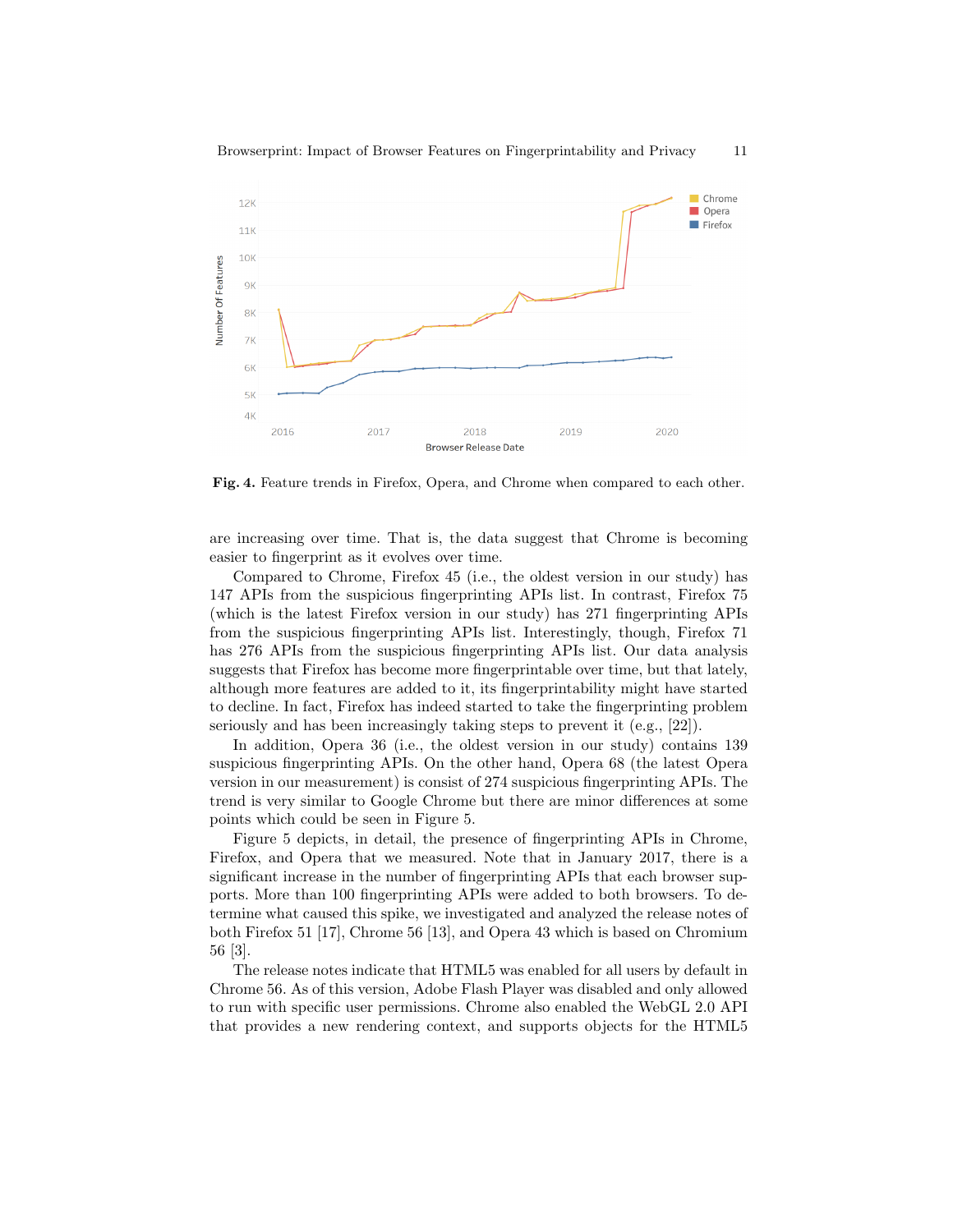Canvas elements. This context allows rendering using an API that conforms closely to the OpenGL ES 3.0 API<sup>[5](#page-11-1)</sup>. Similarly, in Firefox 51, we observed that the browser had also added WebGL2 support during that time. The same happened to Opera 43 since Chromium 56 added WebGL2 support to its codebase.

When we analyzed our fingerprinting API list, we saw that the 107 new fingerprinting APIs that became possible as of this date were actually related to WebGL2RenderingContext which was added to Firefox 51, Chrome 56, and Opera 43. The straight-forward lesson to distill from our observation is that browser vendors need to be extra careful when they implement and release new features if they are interested in making their browsers more difficult to fingerprint.



<span id="page-11-0"></span>Fig. 5. Presence of Fingerprinting APIs in Chrome, Firefox, and Opera.

As part of our experiments, we also collected the feature sets for Firefox's Private Window, Google Chrome's Incognito, and Opera's Private Window. We measured the fingerprintability of the browsers in these modes. For Chrome, our results show that there is a small difference between the total number of features in regular mode versus the total number of features in incognito mode. For instance, Chrome 80's regular mode has 11,946 features while it has 11,936 features available in Incognito mode. The results were similar for Firefox's regular mode versus its Private Window Mode. For example, Firefox 75's regular mode has 6,370 total features while its Private Window Mode has 6,358 features available. Besides, Opera's private window had the same fingerprinting APIs compared to the regular mode and had zero impact on reducing fingerprintability.

Hence, we conclude that the incognito and private window modes do not help users against browser fingerprinting since every fingerprinting API that exists in

<span id="page-11-1"></span> $^5$ <https://www.khronos.org/registry/webgl/specs/latest/2.0/>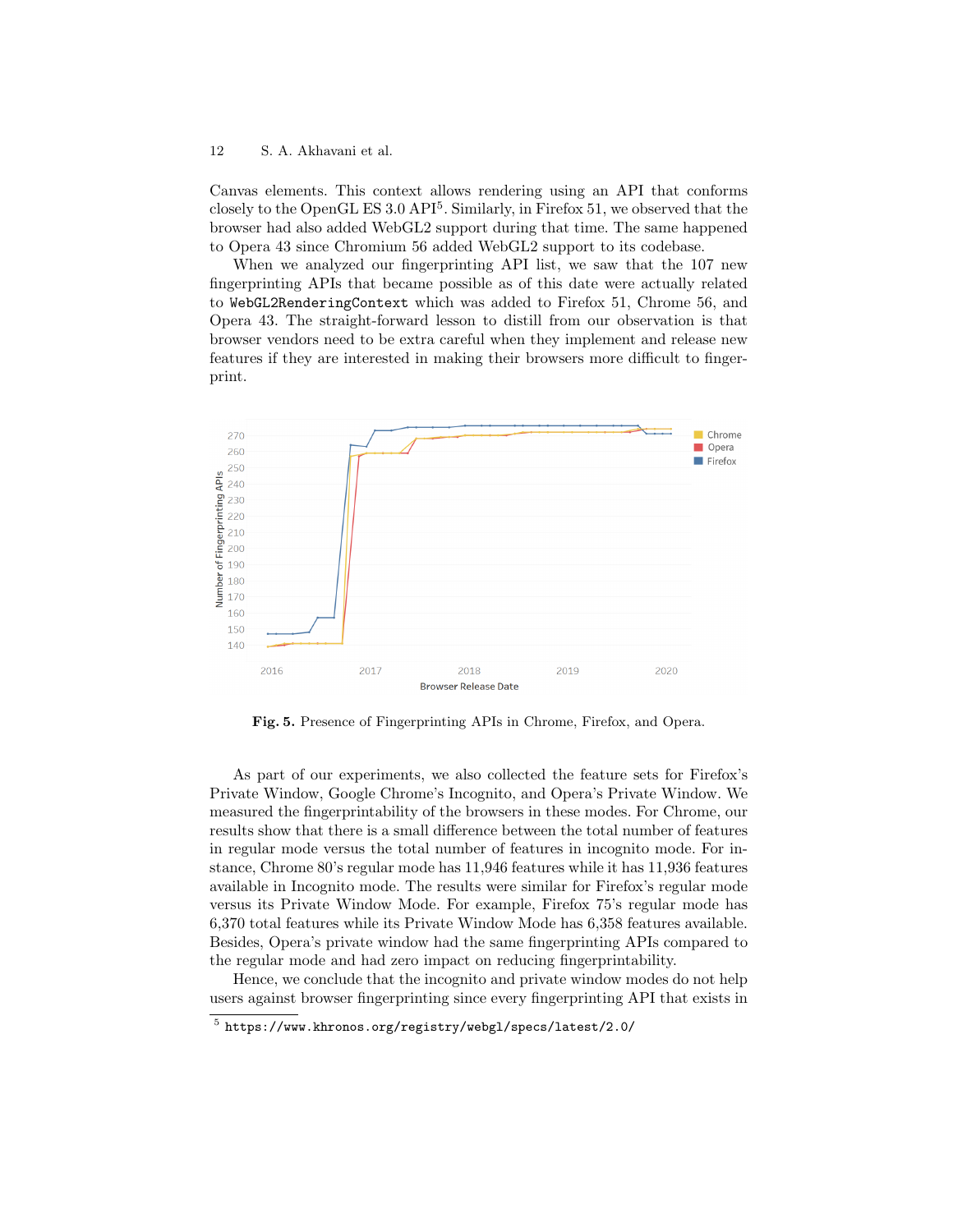Browserprint: Impact of Browser Features on Fingerprintability and Privacy 13

a version's normal mode also appears in the same browser version's Incognito (or Private Window) mode.

Unique Feature Set In our analyses, we automatically deduced a "feature set" for each browser version that we analyzed. A feature set is a set of (i.e., the list of) browser features that exist in that specific browser version under analysis. When we compared the features sets for each browser version to each other (e.g., Firefox 54 versus 55), we observed that each feature set was unique for all the browser versions that we tested. That is, there exist no two browsers that possess the same feature set. Hence, from this observation, we can deduce that all the browser versions that we analyzed are uniquely fingerprintable.

The reason why the feature sets are unique among different browser versions is that each browser, as we described before, have recurring as well as non-persistent features. As a result, the fact that vendors continuously add, remove, and sometimes re-add features into their browsers also make them more fingerprintable.

One interesting trend is that the differences between the feature sets of Chrome, Firefox, and Opera in their newer versions is becoming smaller. That is, we observed much more intersections with each other than in older versions. Our data suggest that the feature sets for all Firefox, Chrome, and Opera are converging towards homogeneity of browser features.

## 5 Related Work

Our work focuses on the intersection of browser evolution and browser fingerprinting.

Browser evolution The first web browser, WorldWideWeb [\[9\]](#page-14-9), was developed in 1990 by Tim Berners-Lee. That browser did not have JavaScript, did not support cookies and users could not adapt their browser with extensions. All these features and thousands more were introduced in browsers over time, matching the needs of the ever-evolving web.

Synder et al. [\[27\]](#page-15-13) use a similar method to us to collect browser features by using the web API and extracting different kinds of JavaScript functions. They measure browser feature usage among Alexa's popular websites and also how many security vulnerabilities have been associated with related browser features. However, they do not aim to measure fingerprintability of different browsers which is one of the main goals of our paper. In another work by Snyder [\[29\]](#page-15-14), a cost-benefit approach to improving browser security was conducted. Our work focuses on how browsers have become more fingerprintable over time based on the features they introduce, taking a new perspective on the privacy and security costs that the browser evolution brings.

Recent work has focused on methods to automatically reduce the functionality of the browser at the binary level. Chenxiong et al. [\[12\]](#page-15-15) propose a debloating framework for the browser that removes unused features. Our work is complementary to debloating efforts of the browser, as we focus on which browser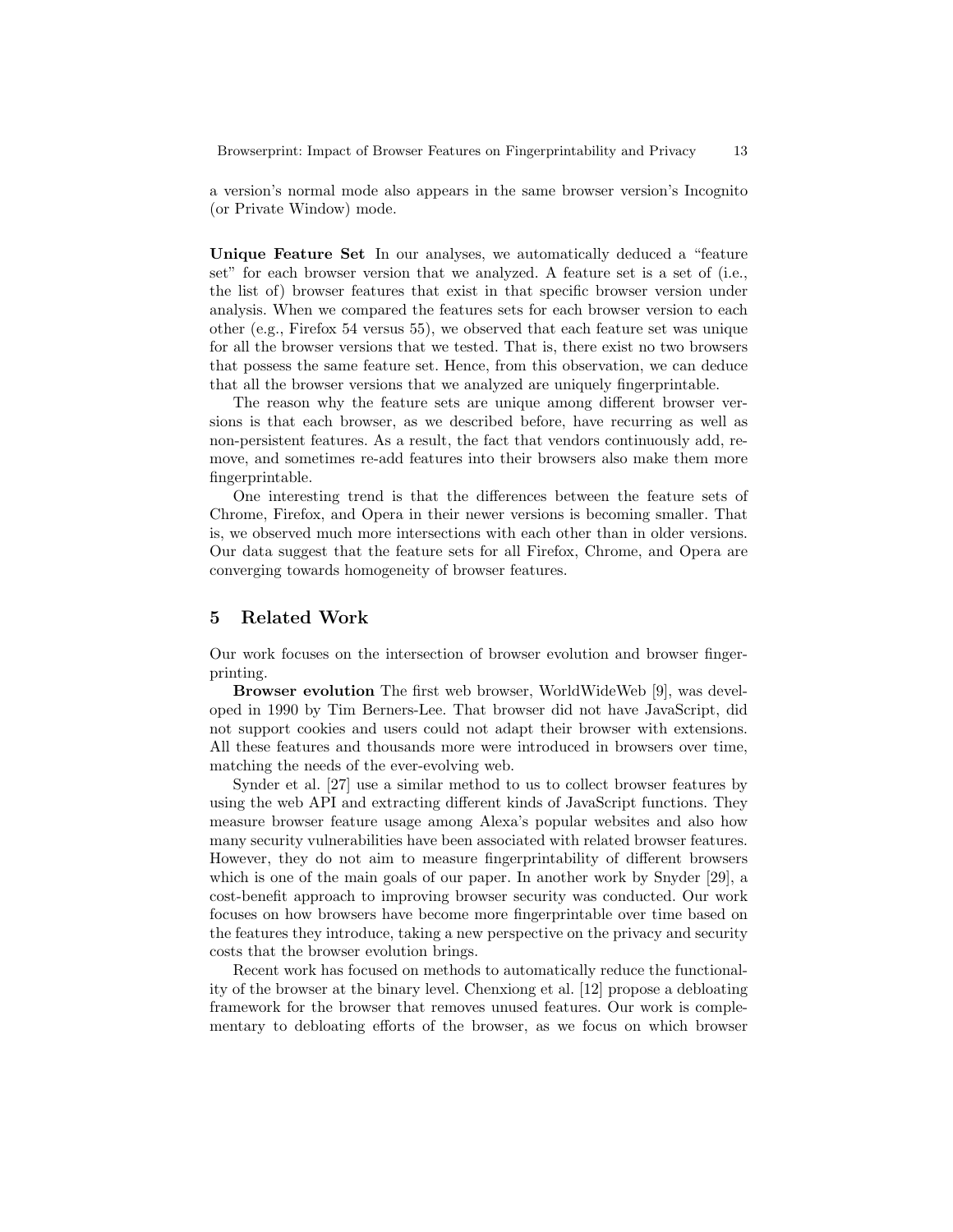features affect the users' privacy the most. Also, our work suggests that the debloating of browsers might not really be necessary as there does not seem to exist a correlation between the number of features added to the browsers over time, and how insecure they become.

Browser fingerprinting There have been a number of studies on browser fingerprinting and browser bloating. The first large-scale study on browser fingerprinting was conducted by Eckersley [\[14\]](#page-15-16). Eckersley showed that a wide range of properties in a user's browser and the installed plugins can be combined to form a unique fingerprint. His study made us eager to see what is happening in the world of browser features, and to try to analyze the impact of different browser features on creating unique user fingerprints.

Browser fingerprinting can be done by using different methods. Cao et al. [\[11\]](#page-14-10) created user fingerprints by using OS-level features from screen resolution to the number of CPU cores. They also measure the uniqueness of different browser types by analyzing its OS-level features.

Olejnik et al. [\[25\]](#page-15-17) show that one way of fingerprinting a browser is using web history. In this method, there is no need for a client-side state. However, note that this method is no longer possible because browser vendors have fixed this issue and (i.e., extracting user history is not possible as before).

Nikiforakis et al. [\[23\]](#page-15-0) showed how tracking has moved from using cookies (stateful) to browser fingerprinting (stateless) on the web. Mowery et al. [\[20\]](#page-15-1) demonstrated how the canvas HTML5 feature can be abused for browser fingerprinting based on the differences in rendering images on different GPUs. Starov et al. [\[30\]](#page-15-18) measured how bloated browser extensions are in terms of the artifacts that they inject in visited pages, and can be used to identify the presence of the users' installed extensions. Trickel et al. [\[31\]](#page-16-0) proposed a defense mechanism against identifying installed browser extensions in users' browsers based on artifacts that reveal their presence on the visited pages.

In light of the prior research on browser fingerprinting, our aim was to collect data and analyze the trends, and to see whether we are becoming better at managing browser fingerprinting (or if this privacy issue is becoming worse as new features are being introduced in new browser versions).

# 6 Conclusion

The evolution of the web relies on browsers adding new features that drive innovation in web applications. Yet, this innovation comes at a significant cost to the end users' privacy, since browser fingerprinting techniques abuse certain browser features. In this paper, we analyzed the impact of browser features on browser fingerprinting. We investigated more than 30 major browser versions for Google Chrome, Mozilla Firefox, and Opera between 2016 and 2020.

First, we extracted every browser feature that existed in these browser versions using the browser APIs. Then, we analyzed the feature sets for these browsers and compared them. One key observation was that the feature numbers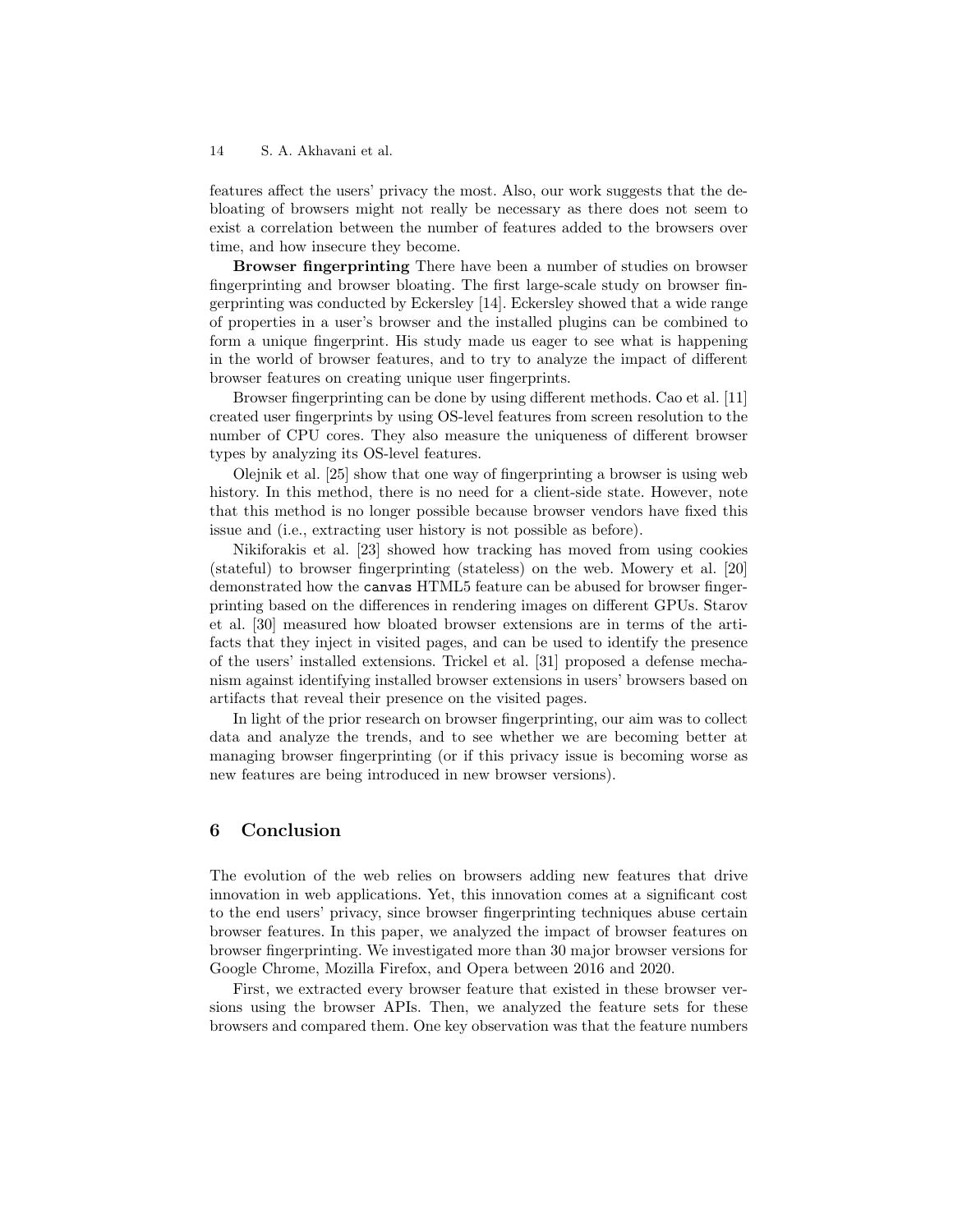Browserprint: Impact of Browser Features on Fingerprintability and Privacy 15

are overall increasing in modern browsers, and they are indeed becoming more "bloated" in general.

Next, we compared the feature reports for these browsers to the already listed fingerprinting APIs in browsers that are presented in the literature. Our findings suggested that each browser version between 2016 and 2020 was uniquely fingerprintable, and that the fingerprintablity of the browsers has been increasing over the years.

We envision our research to affect how browser vendors introduce new features and take into consideration the effects that these have on browser fingerprintability. Our goal is to highlight the concerning trend of "bloating" in the browser and encourage browser vendors to remove abused features in order to improve privacy on the web.

## Acknowledgment

We thank the anonymous reviewers for their helpful feedback. This work was supported by the National Science Foundation under grants CNS-1703454, CNS-1703375 and CNS-2047260, by the Office of Naval Research under grant N00014- 17-1-2541 and partially supported by Secure Business Austria.

# References

- <span id="page-14-4"></span>1. AmIUnique, <https://amiunique.org>, [Online; accessed 20. June. 2021]
- <span id="page-14-5"></span>2. EasyList, <https://easylist.to/>, [Online; accessed 20. June. 2021]
- <span id="page-14-8"></span>3. Opera version history. <https://help.opera.com/en/opera-version-history/>, [Online; accessed 30. Jun. 2021]
- <span id="page-14-0"></span>4. Panopticlick, <https://panopticlick.eff.org>, [Online; accessed 10. Jan. 2021]
- <span id="page-14-6"></span>5. WebIDL Level 1, <https://www.w3.org/TR/WebIDL-1/>, [Online; accessed 20. Jul. 2021]
- <span id="page-14-3"></span>6. Acar, G., Eubank, C., Englehardt, S., Juarez, M., Narayanan, A., Diaz, C.: The web never forgets: Persistent tracking mechanisms in the wild. In: Proceedings of the ACM SIGSAC Conference on Computer and Communications Security (2014)
- <span id="page-14-1"></span>7. Acar, G., Juarez, M., Nikiforakis, N., Diaz, C., Gürses, S., Piessens, F., Preneel, B.: FPDetective: Dusting the Web for Fingerprinters. In: Proceedings of the 2013 ACM SIGSAC Conference on Computer & Communications Security. p. 11291140. CCS '13, Association for Computing Machinery, New York, NY, USA (2013). [https://doi.org/10.1145/2508859.2516674,](https://doi.org/10.1145/2508859.2516674) [https://doi.org/](https://doi.org/10.1145/2508859.2516674) [10.1145/2508859.2516674](https://doi.org/10.1145/2508859.2516674)
- <span id="page-14-2"></span>8. Apple: Safari Privacy Overview. <https://www.apple.com/safari/docs/.pdf> (2019)
- <span id="page-14-9"></span>9. Berners-Lee, T.: The WorldWideWeb browser. [https://www.w3.org/People/](https://www.w3.org/People/Berners-Lee/WorldWideWeb.html) [Berners-Lee/WorldWideWeb.html](https://www.w3.org/People/Berners-Lee/WorldWideWeb.html) (1990)
- <span id="page-14-7"></span>10. BrowserStack: App & Browser Testing Made Easy. [https://www.browserstack.](https://www.browserstack.com/) [com/](https://www.browserstack.com/) (2021)
- <span id="page-14-10"></span>11. Cao, Y., Li, S., Wijmans, E.: (Cross-)Browser Fingerprinting via OS and Hardware Level Features (01 2017).<https://doi.org/10.14722/ndss.2017.23152>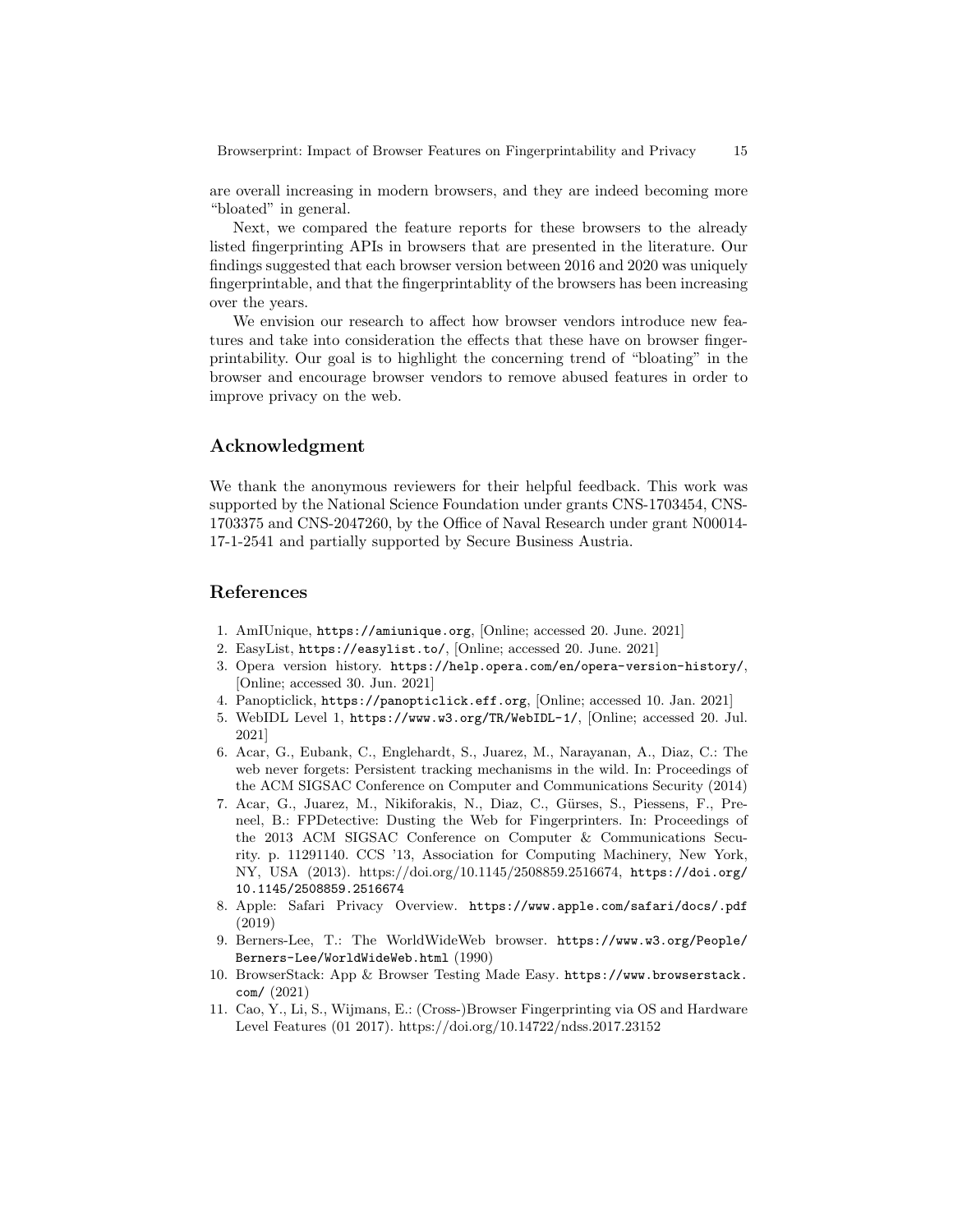- 16 S. A. Akhavani et al.
- <span id="page-15-15"></span>12. Chenxiong, Q., Koo, H., Oh, C., Kim, T., Lee, W.: Slimium: Debloating the Chromium Browser with Feature Subsetting. In: Proceedings of the ACM Conference on Computer and Communications Security (CCS) (2020)
- <span id="page-15-12"></span>13. Chrome, G.: New In Chrome 56 | Web. [https://developers.google.com/web/](https://developers.google.com/web/updates/2017/01/nic56) [updates/2017/01/nic56](https://developers.google.com/web/updates/2017/01/nic56) (2017), [Online; accessed 20. Jun. 2021]
- <span id="page-15-16"></span>14. Eckersley, P.: "How Unique Is Your Web Browser?". In: Atallah, M.J., Hopper, N.J. (eds.) Privacy Enhancing Technologies. pp. 1–18. Springer Berlin Heidelberg, Berlin, Heidelberg (2010)
- <span id="page-15-6"></span>15. Englehardt, S., Narayanan, A.: Online tracking: A 1-million-site measurement and analysis. In: Proceedings of the 2016 ACM SIGSAC conference on computer and communications security. pp. 1388–1401 (2016)
- <span id="page-15-10"></span>16. fingerprintjs: fingerprintjs, <https://github.com/fingerprintjs/fingerprintjs>, [Online; accessed 15. Jul. 2021]
- <span id="page-15-11"></span>17. Firefox, M.: Firefox 51.0, See All New Features, Updates and Fixes. [https://www.](https://www.mozilla.org/en-US/firefox/51.0/releasenotes/) [mozilla.org/en-US/firefox/51.0/releasenotes/](https://www.mozilla.org/en-US/firefox/51.0/releasenotes/) (2017), [Online; accessed 20. Jun. 2021]
- <span id="page-15-7"></span>18. Gómez-Boix, A., Laperdrix, P., Baudry, B.: Hiding in the Crowd: An Analysis of the Effectiveness of Browser Fingerprinting at Large Scale. In: Proceedings of the 2018 World Wide Web Conference. p. 309318. WWW '18, International World Wide Web Conferences Steering Committee, Republic and Canton of Geneva, CHE (2018). [https://doi.org/10.1145/3178876.3186097,](https://doi.org/10.1145/3178876.3186097) [https:](https://doi.org/10.1145/3178876.3186097) [//doi.org/10.1145/3178876.3186097](https://doi.org/10.1145/3178876.3186097)
- <span id="page-15-8"></span>19. Jueckstock, J., Kapravelos, A.: VisibleV8: In-browser Monitoring of JavaScript in the Wild. In: Proceedings of the ACM Internet Measurement Conference (IMC) (Oct 2019)
- <span id="page-15-1"></span>20. Mowery, K., Shacham, H.: Pixel perfect: Fingerprinting canvas in HTML5. Proceedings of W2SP (2012)
- <span id="page-15-9"></span>21. Mozilla: MDN Web Docs - Web APIs. [https://developer.mozilla.org/en-US/](https://developer.mozilla.org/en-US/docs/Web/API) [docs/Web/API](https://developer.mozilla.org/en-US/docs/Web/API)
- <span id="page-15-3"></span>22. Mozilla: How to block fingerprinting with Firefox . [https://blog.mozilla.org/](https://blog.mozilla.org/firefox/how-to-block-fingerprinting-with-firefox/) [firefox/how-to-block-fingerprinting-with-firefox/](https://blog.mozilla.org/firefox/how-to-block-fingerprinting-with-firefox/) (2020)
- <span id="page-15-0"></span>23. Nikiforakis, N., Kapravelos, A., Joosen, W., Kruegel, C., Piessens, F., Vigna, G.: Cookieless Monster: Exploring the Ecosystem of Web-based Device Fingerprinting. In: Proceedings of the IEEE Symposium on Security and Privacy (2013)
- <span id="page-15-5"></span>24. Olejnik, L., Englehardt, S., Narayanan, A.: Battery Status Not Included: Assessing Privacy in Web Standards. In: Proceedings of the International Workshop on Privacy Engineering (IWPE) (2017)
- <span id="page-15-17"></span>25. Olejnik, ., Castelluccia, C., Janc, A.: Why Johnny Can't Browse in Peace: On the Uniqueness of Web Browsing History Patterns (07 2012)
- <span id="page-15-4"></span>26. Schwarz, M., Lackner, F., Gruss, D.: JavaScript Template Attacks: Automatically Inferring Host Information for Targeted Exploits. In: NDSS (2019)
- <span id="page-15-13"></span>27. Snyder, P., Ansari, L., Taylor, C., Kanich, C.: Browser Feature Usage on the Modern Web. In: Proceedings of the Internet Measurement Conference (IMC) (2016)
- <span id="page-15-2"></span>28. Snyder, P., Livshits, B.: Brave, Fingerprinting, and Privacy Budgets. [https://](https://brave.com/brave-fingerprinting-and-privacy-budgets/) [brave.com/brave-fingerprinting-and-privacy-budgets/](https://brave.com/brave-fingerprinting-and-privacy-budgets/) (2019)
- <span id="page-15-14"></span>29. Snyder, P., Taylor, C., Kanich, C.: Most websites don't need to vibrate: A costbenefit approach to improving browser security. In: Proceedings of the ACM SIGSAC Conference on Computer and Communications Security (2017)
- <span id="page-15-18"></span>30. Starov, O., Laperdrix, P., Kapravelos, A., Nikiforakis, N.: Unnecessarily Identifiable: Quantifying the fingerprintability of browser extensions due to bloat. In: Proceedings of the World Wide Web Conference (WWW) (2019)